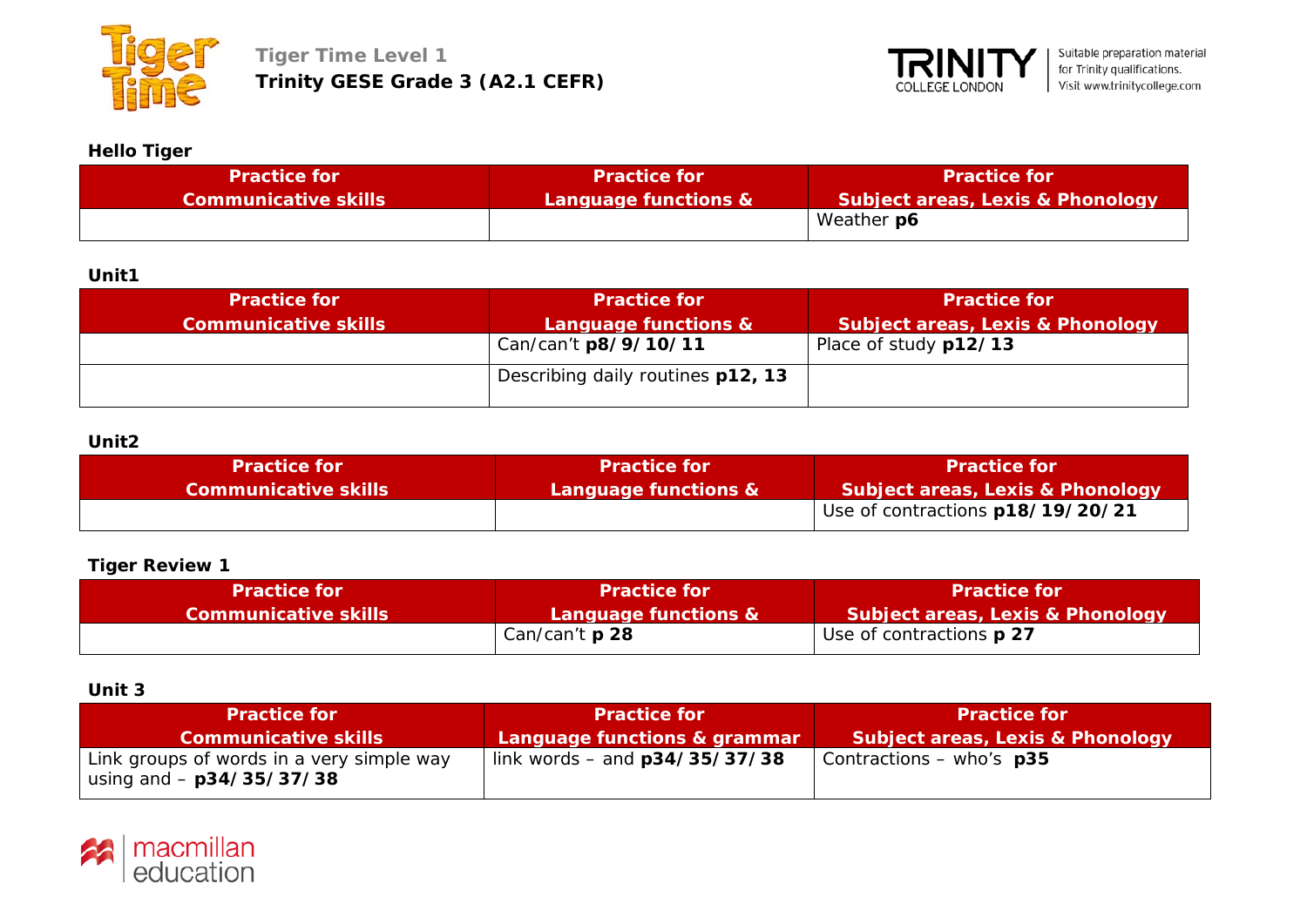



# **Unit 4**

| <b>Practice for</b>                                        | <b>Practice for</b>          | <b>Practice for</b>                         |
|------------------------------------------------------------|------------------------------|---------------------------------------------|
| <b>Communicative skills</b>                                | Language functions & grammar | <b>Subject areas, Lexis &amp; Phonology</b> |
| Asking & answering simple questions <b>p40</b> ,<br>43, 46 |                              |                                             |

## **Tiger Review 2**

| <b>Practice for</b>                            | <b>Practice for</b>          | <b>Practice for</b>              |
|------------------------------------------------|------------------------------|----------------------------------|
| <b>Communicative skills</b>                    | Language functions & grammar | Subject areas, Lexis & Phonology |
| Asking & answering simple questions <b>p50</b> |                              |                                  |

# **Unit 5**

| <b>Practice for</b>         | <b>Practice for</b>             | <b>Practice for</b>                         |
|-----------------------------|---------------------------------|---------------------------------------------|
| <b>Communicative skills</b> | Language functions & grammar    | <b>Subject areas, Lexis &amp; Phonology</b> |
|                             | Can/can't p52 -60               | Contractions p52, 53, 54, 55, 56, 58, 59,   |
|                             |                                 | 60                                          |
|                             | Expressing ability $p 52 - 60$  |                                             |
|                             | Present continuous p52, 53, 56, |                                             |

**Unit 6**

| <b>Practice for</b>                                                                         | <b>Practice for</b>          | <b>Practice for</b>                                |
|---------------------------------------------------------------------------------------------|------------------------------|----------------------------------------------------|
| <b>Communicative skills</b>                                                                 | Language functions & grammar | Subject areas, Lexis & Phonology                   |
| Asking & answering simple questions <b>p 62</b> ,<br>$  63, 64, 65, 66, 67, 68, 69 \rangle$ |                              | Possessions p61, 62, 63, 64, 65, 67, 68,<br>69, 70 |

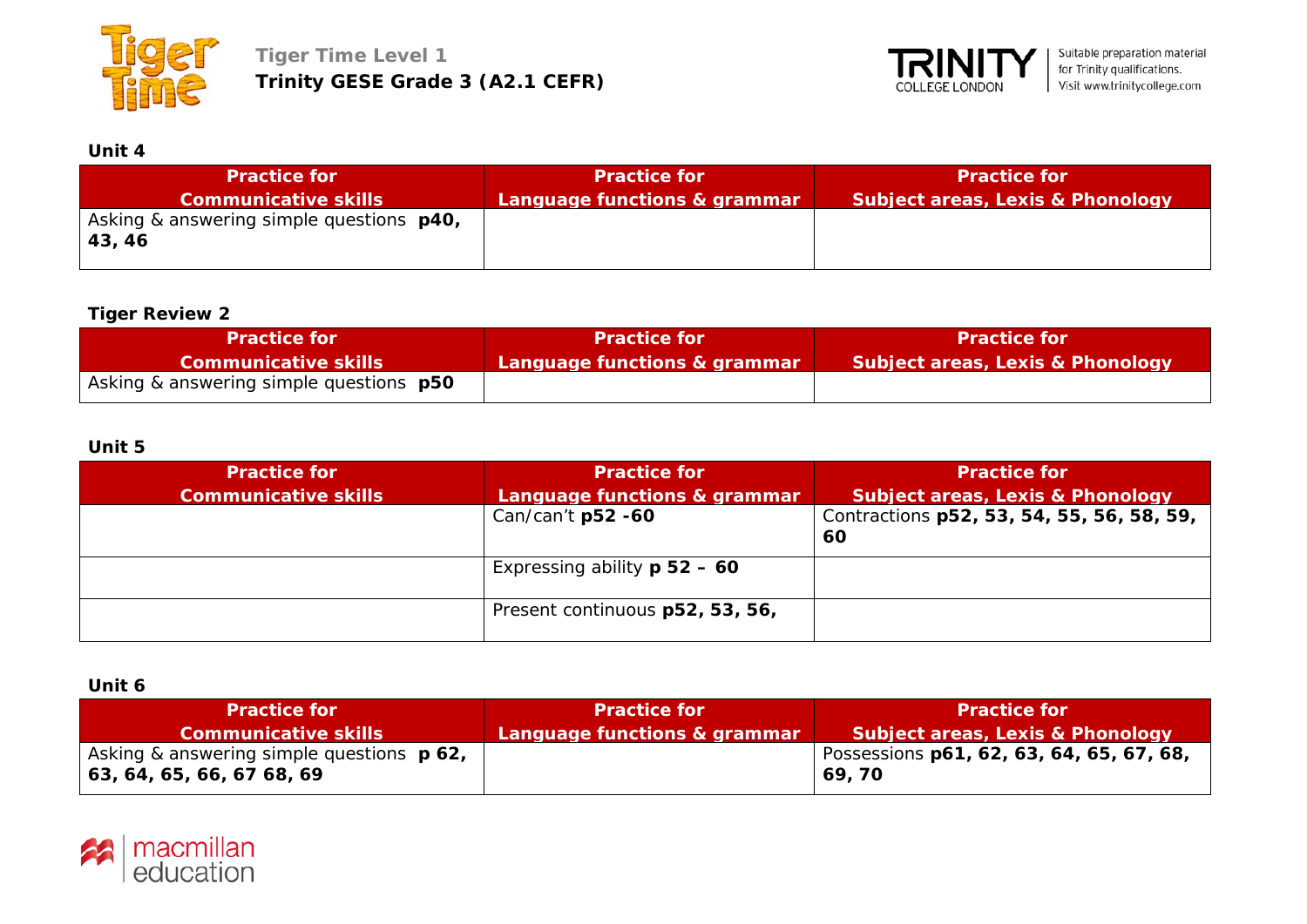



### **Tiger Review 3**

| <b>Practice for</b>                     | <b>Practice for</b>           | <b>Practice for</b>              |
|-----------------------------------------|-------------------------------|----------------------------------|
| <b>Communicative skills</b>             | Language functions & grammar  | Subject areas, Lexis & Phonology |
| Asking & answering simple questions p72 | Can/can't p72                 | Contractions p72, 73             |
|                                         | Expressing ability <b>p72</b> | Possessions p71, 72              |

### **Mother's day**

| <b>Practice for</b>         | <b>Practice for</b>          | <b>Practice for</b>              |
|-----------------------------|------------------------------|----------------------------------|
| <b>Communicative skills</b> | Language functions & grammar | Subject areas, Lexis & Phonology |
|                             |                              | Contractions p74,75              |

### **Father's day**

| <b>Practice for</b>                                            | <b>Practice for</b>          | <b>Practice for</b>                         |
|----------------------------------------------------------------|------------------------------|---------------------------------------------|
| <b>Communicative skills</b>                                    | Language functions & grammar | <b>Subject areas, Lexis &amp; Phonology</b> |
| Link groups of words in a very simple way<br>using and p76, 77 | Link words – and $p76, 77$   | Contractions p76, 77                        |

### **Teacher's day**

| <b>Practice for</b>                                            | <b>Practice for</b>             | <b>Practice for</b>                         |
|----------------------------------------------------------------|---------------------------------|---------------------------------------------|
| <b>Communicative skills</b>                                    | Language functions & grammar    | <b>Subject areas, Lexis &amp; Phonology</b> |
| Asking & answering simple questions p78,<br>79                 | Asking simple questions p78, 79 | Contractions p78, 79                        |
| Link groups of words in a very simple way<br>using and p78, 79 | Link words – and $p78,79$       |                                             |